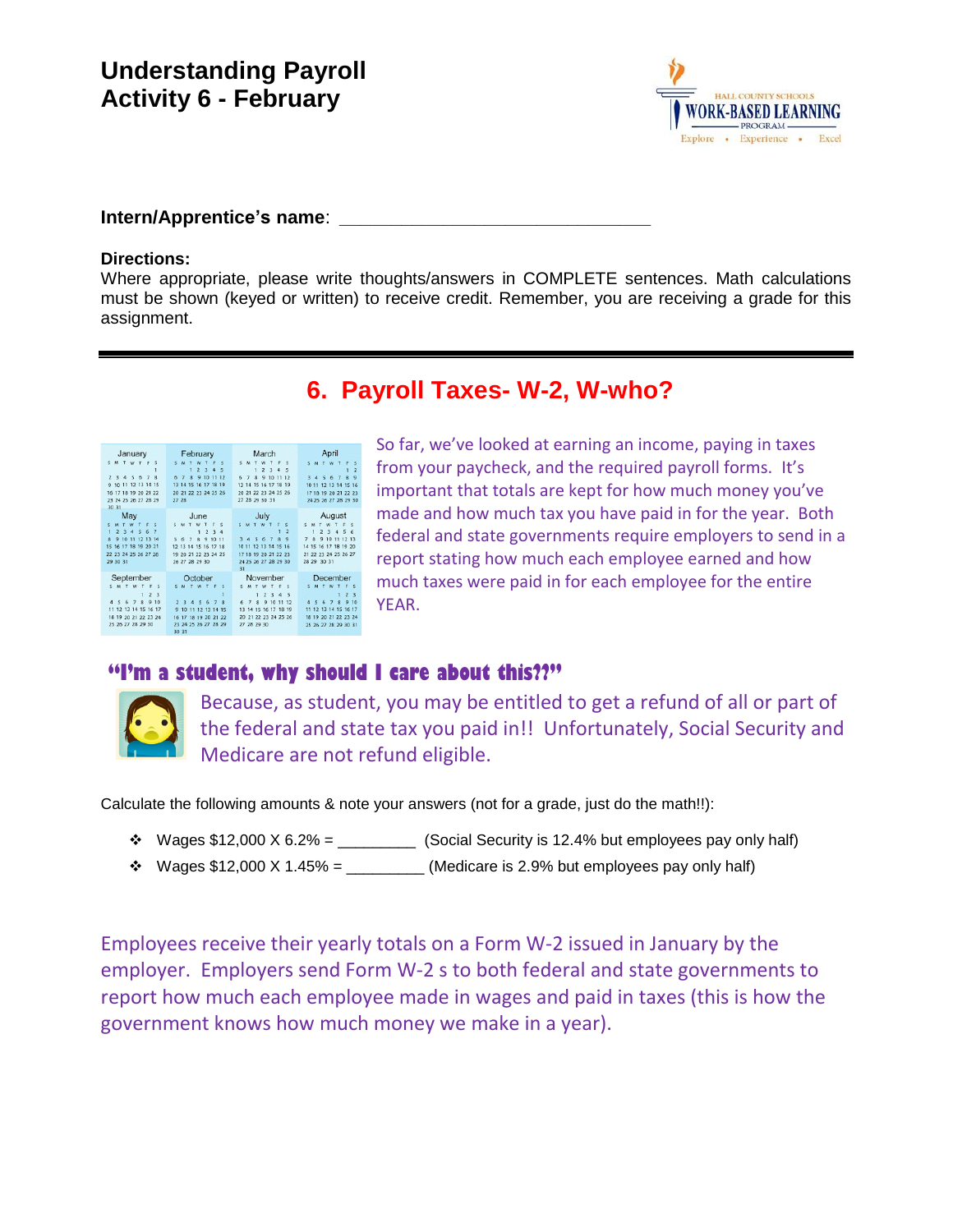## **In January, employees receive a Form W-2 that shows the total income and taxes for the year before. Example of Form W-2:**

|                                                                                                                                   | a Employee's social security number<br>512-80-4938 | Copy X for Tax Class<br>OMB No. 1545-0008 |                                           |                                                                        |                                                                              |                                |
|-----------------------------------------------------------------------------------------------------------------------------------|----------------------------------------------------|-------------------------------------------|-------------------------------------------|------------------------------------------------------------------------|------------------------------------------------------------------------------|--------------------------------|
| <b>b</b> Employer identification number (EIN)<br>77-001545545                                                                     |                                                    |                                           | Wages, tips, other compensation<br>12,000 |                                                                        | 2 Federal income tax withheld<br>1664.00                                     |                                |
| c Employer's name, address, and ZIP code<br>KMART<br>7600 E ORCHARD RD<br>GREENWOOD VILLAGE, CO 80111                             |                                                    |                                           | 3 Social security wages<br>12,000         |                                                                        | 4 Social security tax withheld<br>744 00                                     |                                |
|                                                                                                                                   |                                                    |                                           | 5 Medicare wages and tips<br>12.000       |                                                                        | 6 Medicare tax withheld<br>174                                               |                                |
|                                                                                                                                   |                                                    |                                           | 7 Social security tips                    |                                                                        | 8 Allocated tips                                                             |                                |
| d Control number                                                                                                                  |                                                    |                                           | 9 Advance EIC payment                     |                                                                        | 10 Dependent care benefits                                                   |                                |
| e Employee's first name and initial<br>Debra Libanos<br>3250 Coronado Ave<br>Aspen, CO 81611<br>f Employee's address and ZIP code | Last name                                          | Suff.                                     | 13 Statutory<br>14 Other                  | 11 Nonqualified plans<br>inird-party<br>Retirement<br>sick pay<br>tian | 12a See instructions for box 12<br>12 <sub>b</sub><br>12c<br>eo,<br>12d<br>ă |                                |
| Employer's state ID number<br>15 State<br>22-83766-000                                                                            | 16 State wages, tips, etc.<br>12,000               | 17 State income tax<br>88.82              |                                           | 18 Local wages, tips, etc.<br>12,000                                   | 19 Local income tax<br>59.21                                                 | 20 Locality name<br><b>SDI</b> |
| <b>Wage and Tax</b><br>$W-2$<br><b>Statement</b><br>Form                                                                          |                                                    |                                           |                                           |                                                                        | Department of the Treasury-Internal Revenue Service                          |                                |

**Box 1, 3, 5, 16** show the total wages earned from January – December. These amounts are usually the same but for some wages/taxes, they are not.

**Box 2** shows the amount of federal income taxes withheld from your paycheck.

**Box 4** shows the amount of Social Security withheld from your paycheck.

**Box 6** shows the amount of Medicare withheld from your paycheck.

**BOX 17** shows the amount of state (Georgia) income taxes withheld from your paycheck.

\*\*Boxes 18-20 are typically not used since usually zero local income taxes come from your paycheck.

Examine the W-2 and note the wage amount of \$12,000 in boxes-1, 3, 5, & 16. Note the amounts for SS in box-4 and MC in box-6. Do they match your answers to the math problem on page 1? If they don't match, work the math again!!

If you are an employee of more than one employer during the year, you should receive a Form W-2 from each employer. Your employer(s) should have your W-2 to you by January 31st.



**Go to page 3**